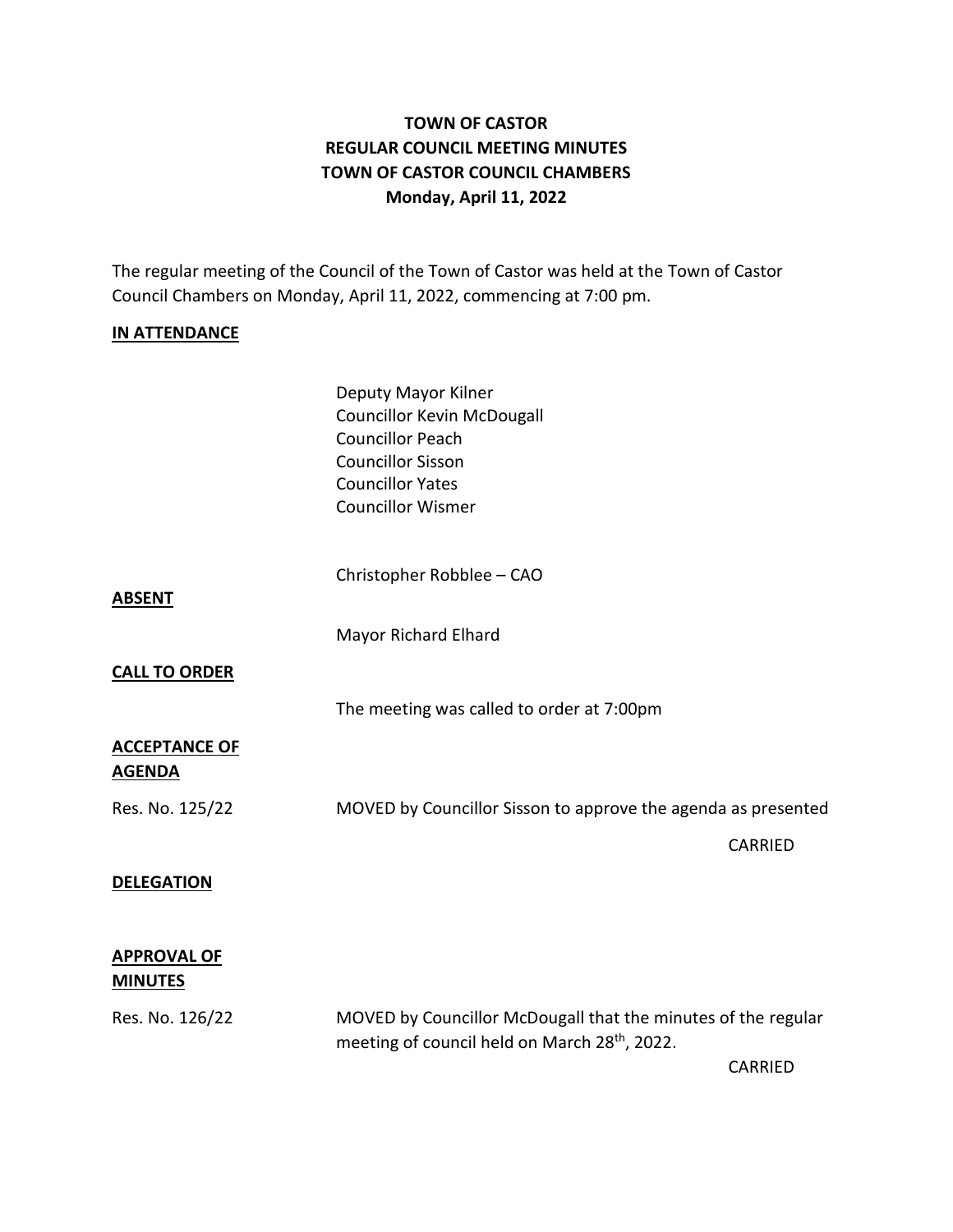### **CORRESPONDENCE**

| Res. No. 127/22  | MOVED by Councillor McDougall to approve with the letter from<br>Castor Rodeo.                     |  |
|------------------|----------------------------------------------------------------------------------------------------|--|
|                  | CARRIED                                                                                            |  |
| Res. No. 128//22 | MOVED by Councillor Wismer to accept for information with the<br>requisition from Paintearth lodge |  |

CARRIED

### **FINANCIAL REPORTS**

| Res. No. 129/22 | MOVED by Councillor Peach that account numbers 28135-28184<br>be approved for payment and that the list of Accounts be marked<br>Schedule "A" and attached to these minutes of Council. |         |
|-----------------|-----------------------------------------------------------------------------------------------------------------------------------------------------------------------------------------|---------|
|                 |                                                                                                                                                                                         | CARRIED |
| Res. No. 130/22 | MOVED by Councillor McDougall to approve the budget update as<br>presented.                                                                                                             |         |
|                 |                                                                                                                                                                                         | CARRIED |
| Res. No. 131/22 | MOVED by Councillor Sisson to approve the cash update as<br>presented.                                                                                                                  |         |
|                 |                                                                                                                                                                                         | CARRIED |
| Res. No. 131/22 | MOVED by Councillor Yeates to approve the transfer to approve<br>the cash update as presented.                                                                                          |         |
|                 |                                                                                                                                                                                         | CARRIED |

**BYLAWS**

## **BUSINESS**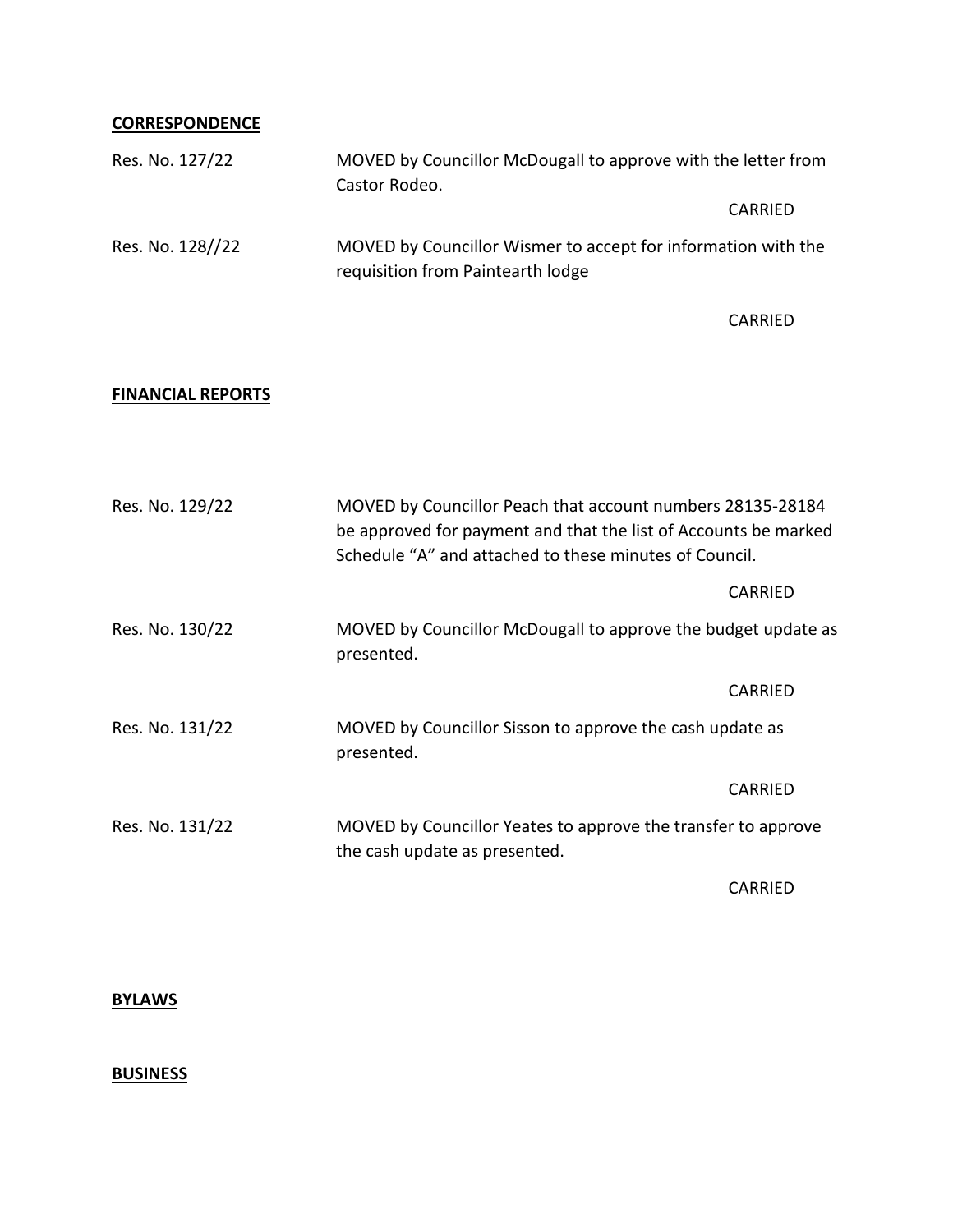| Res. No. 132/22 | MOVED by Councillor Yates to approve for information                                                                                                                                                                                                                                                                                                                                                                                                                                                                                       |                |
|-----------------|--------------------------------------------------------------------------------------------------------------------------------------------------------------------------------------------------------------------------------------------------------------------------------------------------------------------------------------------------------------------------------------------------------------------------------------------------------------------------------------------------------------------------------------------|----------------|
|                 |                                                                                                                                                                                                                                                                                                                                                                                                                                                                                                                                            | CARRIED        |
| Res. No. 133/22 | MOVED by Councillor McDougall to approve the policy<br>consideration for donations. 1000/year be allocated from the Minor<br>Sports Account to be awarded in the following way: through a written<br>application to Castor Rec Board an individual may request up to \$50 or a<br>team may request up to \$200 for fees or costs associated with<br>provincial level or higher tournaments. Berth to these tournaments<br>must be earned through regular season play by individuals or teams<br>who represent the community in competition |                |
|                 |                                                                                                                                                                                                                                                                                                                                                                                                                                                                                                                                            | CARRIED        |
| Res. No. 134/22 | MOVED by Councillor Peach to accept for information with the<br>request for call to action.                                                                                                                                                                                                                                                                                                                                                                                                                                                |                |
|                 |                                                                                                                                                                                                                                                                                                                                                                                                                                                                                                                                            | CARRIED        |
| Res. No. 135/22 | MOVED by Councillor McDougall to not the repair of the arena<br>compressors.                                                                                                                                                                                                                                                                                                                                                                                                                                                               |                |
|                 |                                                                                                                                                                                                                                                                                                                                                                                                                                                                                                                                            | CARRIED        |
| Res. No. 136/22 | MOVED by Councillor Sisson to not proceed with the update on<br>private contracting snow removal at this time.                                                                                                                                                                                                                                                                                                                                                                                                                             |                |
|                 |                                                                                                                                                                                                                                                                                                                                                                                                                                                                                                                                            | <b>CARRIED</b> |

#### **COMMITTEE REPORTS**

Res. No. 137/22 MOVED by Councillor Wismer to accept the Councillor reports for information.

CARRIED

Res. No. 138/22 MOVED by Councillor Sisson to accept the C.A.O. report for information.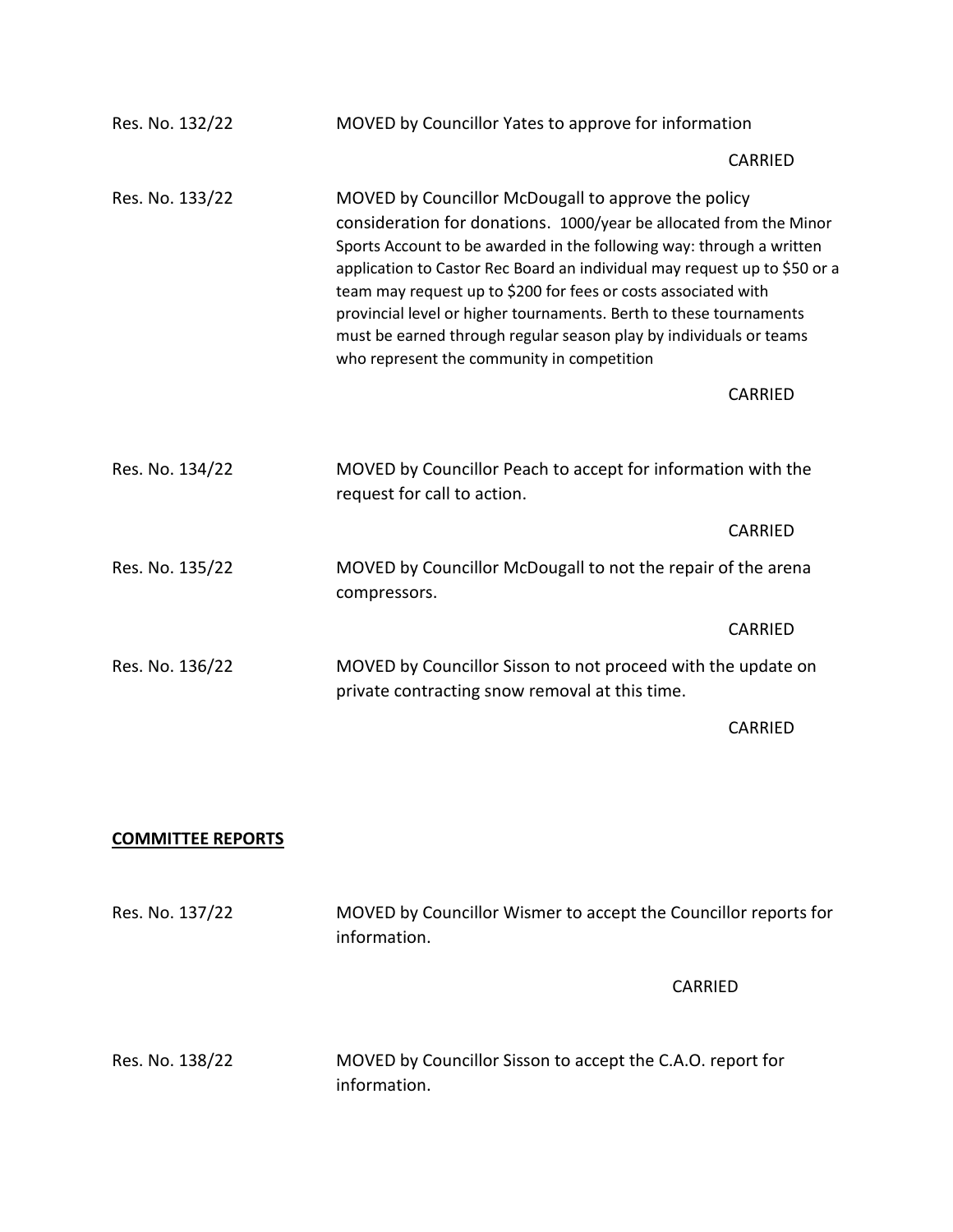CARRIED

**CLOSED SESSION**

| MOVED by Councillor McDougall for a break.                                                |                |
|-------------------------------------------------------------------------------------------|----------------|
| <b>CARRIED</b>                                                                            |                |
| Council went for a break at 8:28                                                          |                |
| Council returned from a break at 8:33                                                     |                |
| MOVED by Councillor Wismer to enter a closed session under<br>FOIP section 16 - business. |                |
|                                                                                           | <b>CARRIED</b> |
| Council entered a closed session at 8:34pm                                                |                |
|                                                                                           |                |
| MOVED by Councillor McDougall to exit a closed session.                                   |                |
|                                                                                           | CARRIED        |
| Council exited a closed meeting at 9:45pm                                                 |                |
|                                                                                           |                |
|                                                                                           |                |
| Being that the agenda matters have been concluded the meeting<br>adjourned at 9:45        |                |
| These minutes approved this 25 day of April, 2022.                                        |                |
|                                                                                           |                |

MAYOR